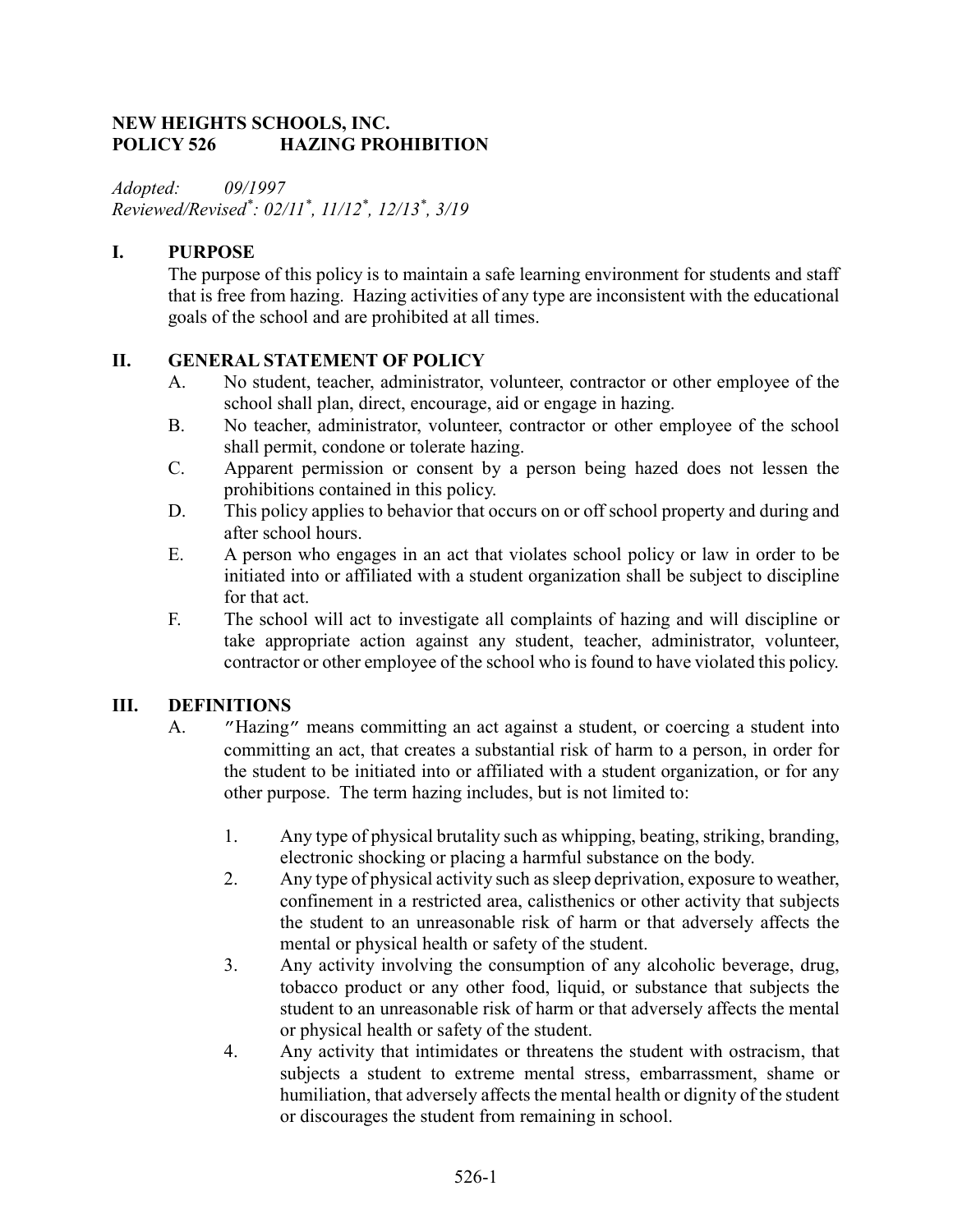- 5. Any activity that causes or requires the student to perform a task that involves violation of state or federal law or of school district policies or regulations.
- B. "Student organization" means a group, club or organization having students as its primary members or participants. It includes grade levels, classes, teams, activities or particular school events. A student organization does not have to be an official school organization to come within the terms of this definition.

# IV. REPORTING PROCEDURES

- A. Any person who believes he or she has been the victim of hazing or any person with knowledge or belief of conduct which may constitute hazing shall report the alleged acts immediately to an appropriate school official designated by this policy.
- B. The administrator or designee is the person responsible for receiving reports of hazing at the building level. Any person may report hazing directly to the administrator or designee. If the complaint involves the administrator, the complaint shall be made or filed directly to the president of the board of directors.
- C. Teachers, administrators, volunteers, contractors and other employees of the school shall be particularly alert to possible situations, circumstances or events which might include hazing. Any such person who receives a report of, observes, or has other knowledge or belief of conduct which may constitute hazing shall inform the building report taker immediately. School personnel who fail to inform the administrator of activities that may constitute hazing in a timely manner may be subject to disciplinary action.
- D. Submission of a good faith complaint or report of hazing will not affect the complainant or reporter's future employment, grades or work assignments.
- E. Reports of hazing are classified as private educational and/or personnel data and/or confidential investigative data and will not be disclosed except as permitted by law. The school district will respect the privacy of the complainant(s), the individual(s) against whom the complaint is filed, and the witnesses as much as possible, consistent with the school's legal obligations to investigate, to take appropriate action, and to comply with any discovery or disclosure obligations.

## V. SCHOOL

- A. Upon receipt of a complaint or report of hazing, the school shall undertake or authorize an investigation by school officials or a third party designated by the school.
- B. The school may take immediate steps, at its discretion, to protect the complainant, reporter, students, or others pending completion of an investigation of hazing.
- C. Upon completion of the investigation, the school will take appropriate action. Such action may include, but is not limited to, warning, suspension, exclusion, expulsion, transfer, remediation, termination or discharge. Disciplinary consequences will be sufficiently severe to deter violations and to appropriately discipline prohibited behavior. School action taken for violation of this policy will be consistent with the requirements of applicable collective bargaining agreements, applicable statutory authority, including the Minnesota Pupil Fair Dismissal Act, school policies and regulations.